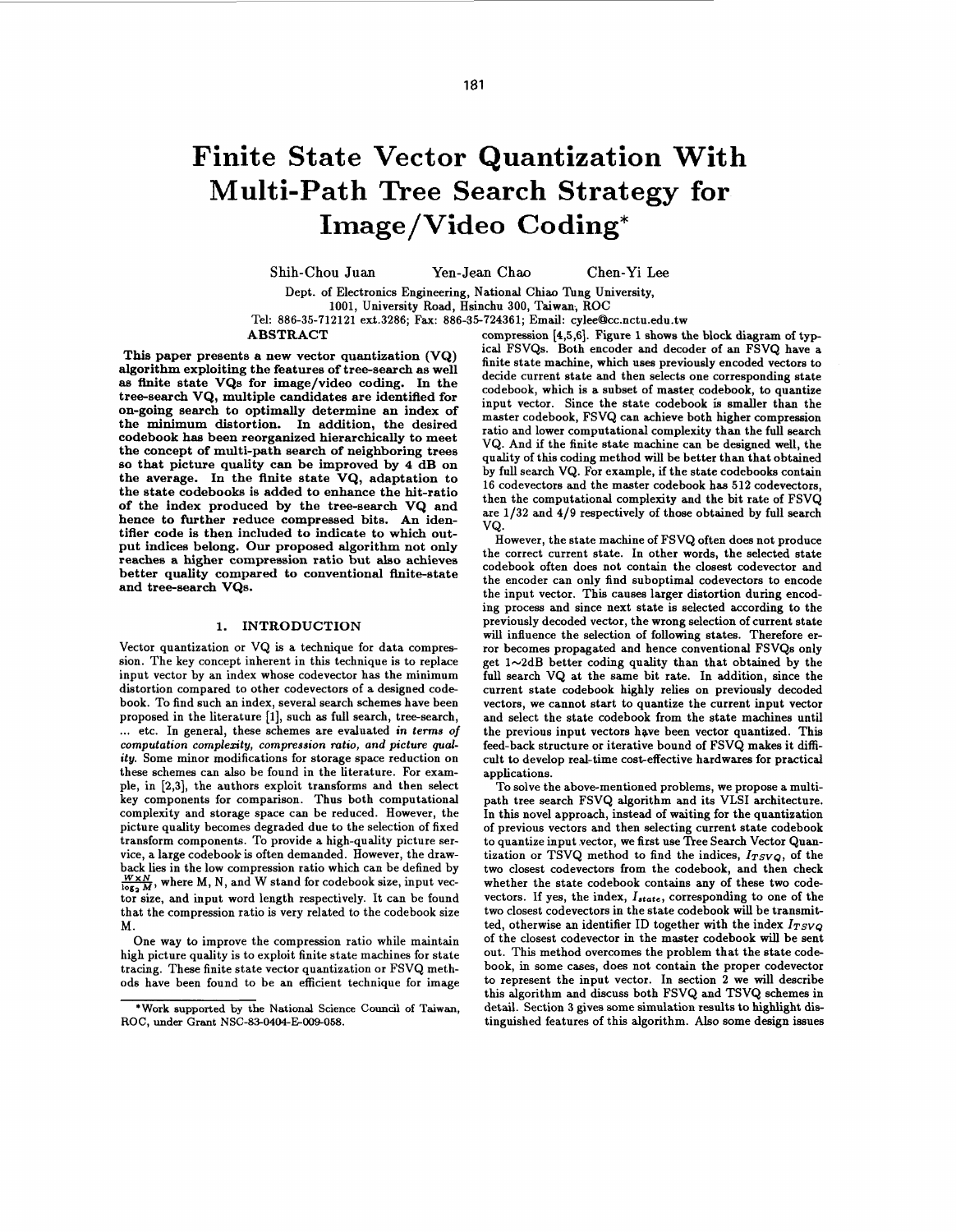of our approach and comparisons with current VQ approaches for image and video coding will be provided.

## **2. THE MULTI-PATH TREE SEARCH FSVQ ALGORITHM**

The functional diagram of the proposed algorithm is shown in Figure **2.** It contains two VQ phases: one is the TSVQ, and the other is the FSVQ. In the first phase of encoder design, we first exploit a multi-path tree search VQ to find the nearly closest codevector. Since the computational complexity of TSVQ is almost **as** low **as** that of FSVQ, the advantage of lower computational complexity inherent in FSVQ is still reserved in this proposed algorithm. In the second phase, we then exploit a finite state machine to predict the possible index produced by the TSVQ. That is, the state machine selects a state codebook which may or may not contain the index  $I_{TSVQ}$  produced by the TSVQ. If the prediction is correct and the selected codebook really contains the  $I_{TSVO}$ , the information needed to be transmitted to the decoder is the position  $I_{state}$  which specifies the position of  $I_{TSVQ}$  in the selected state codebook; otherwise an identifier code ID together with the *ITSVQ* are transmitted to the decoder. This solves the problem that sometimes the state codebook does not contain the proper codevector to represent the input.

In the following, we will show how the TSVQ is designed to achieve better quality of decoded images and how the finite state machine is designed to reach lower bit rate.

## **2.1. Design of Multi-Path TSVQ**

The first part of the proposed VQ algorithm is a TSVQ which is exploited to find the nearly closest codevector to represent the input vector. The tree search VQ (TSVQ) or known **as**  tree-structure VQ **[7]** is an alternative to full search VQ. In principle, the TSVQ performs a sequence of binary (or larger) search instead of one large search **as** in conventional full search VQs. As a result, **the encoding complexity increases as** log, *N*  **instead** *of* **as** *N,* **where** *N is* **the number** *of* **leaues** *of* **the searching tree.** The performance of TSVQ will in general suffer some degradation over the performance of full search VQ at the same number of codewords. In addition, the memory requirement in the decoder of TSVQ becomes nearly doubled. However, the great advantage of reducing search complexity over some increase in distortion makes the TSVQ more attractive. The available TSVQ's can be categorized **as** balanced and unbalanced TSVQs.

Although the performance of unbalanced TSVQ is in general better than the balanced TSVQ, the uncertain searching depth makes it difficult for hardware implementation, which also degrades the advantage of lower computational complexity inherent in TSVQ. In addition, our experiment results show that sometimes the performance of the unbalanced TSVQ is not good enough, especially for images outside the training sequences. The reason of this phenomenon is that unbalanced TSVQ uses more codevectors to encode commonly used clusters while training the codebook, and for the less used clusters, fewer codevectors are used to represent them. Therefore for the outside training images, if most input vectors belong to the less used clusters, the performance of this encoder becomes very bad. Due to this consideration, the balanced TSVQ is exploited here in the first phase to reach a reasonable computational complexity and make the algorithm more suitable for general images.

## **2.2. Strategies to Improve TSVQ**

Sometimes, the TSVQ cannot find the closest codevector because the "father" of the closest codevector is not always closer than the other nodes in the "ancestor" level. This phenomenon becomes more serious when the tree size is larger and the codevectors become much closer to each other. Then the "ancestors" of the closest codevector are not selected **as**  the new search node, because sometimes the brothers of these "ancestors" are much closer to the input vector. If one of the "ancestors" is not selected, the obtained codevector will never be the closest one and then cause large distortion. This is why the performance of TSVQ is always lower than full search VQ. To reduce the effect of this problem, we use the following Strategies:

**Multi-Path TSVQ** F. Chang et. al. [8] have proposed a multi-path TSVQ to improve the performance of TSVQ. Instead of finding one nearest node from two searching nodes, the multi-path TSVQ finds two nearest nodes from the four searching nodes. The next four search nodes are the children of the two found nearest nodes. The computation of the multi-path TSVQ is the double of that of conventional TSVQs. The reason that multi-path TSVQ searches more nodes than the TSVQ is because sometimes the "ancestor" of the closest codevector is not closer than other search nodes, then the tree search will cause some errors. Therefore, the multi-path TSVQ searches more nodes to reduce the effect. [Table 1](#page-3-0) shows the improvement of the multi-path TSVQ. This experiment uses a codebook of **256** codevectors and **4** test images.

**Neighbors Searching** After obtaining the nearly closest codevector by the multi-path TSVQ, we can search the neighbors of the obtained codevector. Since the codevector is very close to the input vector, the closest codevector must be very close to the obtained codevector. In other words, the closest codeword may be in the neighbors of the obtained codevector.

[Table](#page-3-0) **2** shows the results of applying this method which achieves **0.2-0.3** dB higher compared to those without searching the neighbors.

**Codebook Design** The codebook of traditional balanced TSVQ is designed with the splitting method of the generalized Lloyd algorithm (GLA) **[7].** But the codebook generated by this method can not ensure that the "ancestor" of the closest codevector will be closer to the input vector than its "brothers". To achieve better coding quality, the codebook used in the TSVQ has to be modified. In this paper, we propose the following scheme to construct the tree structure codebook.

- 1. Use the LBG algorithm **[9]** to produce the codebook until the codebook size reaches the desired figure **N.** These N codevectors are the leaves of the tree.
- **2.** For the obtained N-size codebook, we first identify the pairs whose leaves are closest to each other. This location process begins at looking for the furthest pair (i.e. pair distance is the longest). The codevectors in the same pair become the "brothers" in the searching tree. And the "father" is constructed by averaging the two codevectors in the pair. Then we obtain the level of  $\frac{N}{2}$ -node of the searching tree. This process will continue until the root level is reached.

We call this method **as** "Average Tree Construction", because the "father" is always the average of the two children. Experiment results (Given in Table **3)** show that code-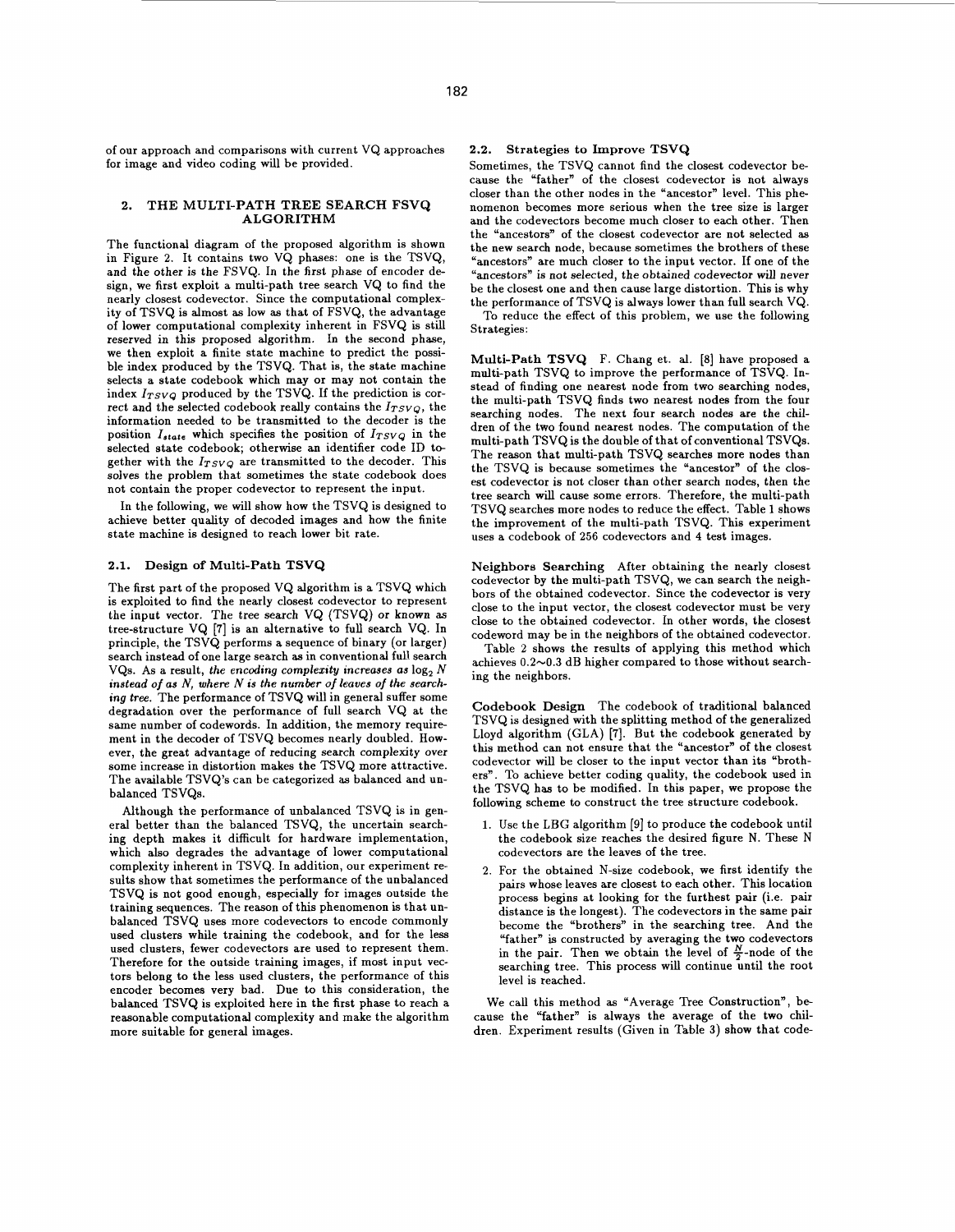book constructed by this method will achieve higher quality (0.2~0.3 dB in PSNR) compared to codebook generated by LGB. This improvement results from the fact that the father is the "center" of the two children, therefore the "ancestor" of the closest codeword will be closer to the input vector than the conventional TSVQ whose codebook is generated by the GLA.

## **2.3. Design of Finite State VQ**

The second part of the proposed algorithm is a state machine which uses the information of previously decoded vectors to predict the possible index  $I_{TSVQ}$  generated by the TSVQ. That is, the state machine will select a proper state codebook which may contain the newly generated index  $I_{TSVQ}$ . In **other words, the elements** *of* **the state codebook are the possi** $b$ le indices of  $I_{TSVQ}$ , rather than the entries of the codevectors **used in conventional FSVQs. This strategy leads** *to* **save large memory space and** *to* **reduce computational complexity.** If the selected state codebook really contains the new index  $I_{TSVQ}$ , an index  $I_{state}$  which indicates the position of the  $I_{TSVQ}$  in the selected state codebook is transmitted to decoder. Since the selected state codebook of the decoder is the same **as** that **of** the encoder, the decoder can use this **Istate** to recover the corresponding  $I_{TSVQ}$  and then reconstruct images from the closest codevectors. Because the size of the state codebook is smaller than the larger codebook of the TSVQ, fewer bits for  $I_{state}$  instead of the larger size  $I_{TSVQ}$  are needed for transmission. Simulation results show that the size of this state codebook lies in the range of [4..16]. However, if the selected state codebook does not contain the newly generated index  $I_{TSVO}$ , an identifier code ID together with the  $I_{TSVO}$  will be transmitted to the decoder. With this ID code, the decoder knows how to assemble the decoded images by using either the  $I_{TSVQ}$  or the  $I_{state}$ .

In the meantime, we can adaptively change the content of selected state codebooks to reflect the local statistics of input image/video sequences. This is done by inserting the recently used index on the top of state codebooks. This results in an adaptive version of multi path tree search based FSVQ algorithm whose output is a variable rate. If the state machine is designed well, and selected state codebooks usually hit the  $I_{TSVQ}$ , then the average bit rate becomes lower than that obtained from FSVQ without adaptation.

## **3. EXPERIMENT RESULTS**

We have applied this algorithm to implement the Side Match VQ (SMVQ) [5], which is one of FSVQs, to observe the coding quality. Simulation results are obtained from two different ap proaches: one is the multi path tree search FSVQ or called the Modified SMVQ, and the other is the adaptive version which is called the Adaptive Modified SMVQ. The adaptive modified SMVQ adaptively updates the state codebook by exploiting least recently used strategy (LRU). This LRU is implemented by placing the most recently used element **on** the top of selected state codebooks. Here, the codebook of the TSVQ is generated by the "Average Tree Construction" technique mentioned earlier, where a 4-path TSVQ is used. We have changed both sizes of the codebook of the TSVQ and the state codebook of the state machine. **The larger the codebook size of TSVQ is, the higher** *PSNR* **coding results will be obtained. For a given TSVQ codebook size, there** *is* **an optimal state codebook size** *to* **reach a minimum bit rate.** The more complex the encoded image is, the larger the optimal state codebook size is. Figure 3 shows the comparison of the PSNR vs bit-rate of this proposed algorithm with that obtained from the original SMVQ. Note that each point is derived at an optimal state codebook size for different TSVQ codebook sizes. Simulation results show that the Modified SMVQ implemented by our proposed approach does achieve higher PSNR than that obtained from the original SMVQ. The reason why this modified SMVQ improves the coding quality is because our proposed algorithm eliminates the disadvantage that the, nearest codevector is not in the state codebook **as** found in conventional FSVQs. And the Adaptive Modified SMVQ outperforms the others is because state codebook of the Adaptive Modified SMVQ can trace the local statistics of input image/video **se**quences so that the prediction of the  $I_{TSVQ}$  is more accurate and the average output bit rate becomes lower.

Compared to other FSVQ algorithms, our approach offers higher picture quality at the same bit-rate. In the meantime, the iteration bound is now removed in our algorithm because only one input data has to be compared instead of an input vector. Although the TSVQ is added and hence computational requirements become higher, we can exploit the pipelining inherent in the TSVQ to improve speed. Thus our approach does outperform available VQ solutions in terms of picture quality, bit-rate, and hardware complexity.

## **4. CONCLUSION**

In the proposed algorithm, we have combined the advantages of both tree-search and finite-state VQs. Simulation results have shown that **good** picture quality can be achieved at lower output bit-rate. Currently VLSI chips for both encoder and decoder are under development in order to set up a demonstrator VQ-based system in the near future.

#### **REFERENCES**

- [1] R.M. Gray and A. Gersho, "Vector Quantization and Sia**nal Processing",** Kluwer Academic Publishers, 1991.
- [2] C.Y. Lee and S.C. Juan, "An ASIC Architecture for Real-**Time Image/Viden Coding Based on Fixed-Basis Distortion Vector Quantization",** Proc. of ISCAS'92, May 10-13, 1992, San Diego, California.
- C.Y. **Lee** and S.J. Juan, **"VLSI Implementation** *of* **a Modified- VQ Encoder Suitable for Image/Video Applications",** Proc. of EURSIPCO'92, Aug. 26-28, Brussels, Belgium.
- [4] J. Foster, R.M. Gray, and M.O. Dunham, "Finite **State Vector Quanitization for Waveform Coding",** IEEE Trans. **on** Info. Theory, Vol. IT-31 pp. 348-355, May 1985.
- [5] T. Kim, "Side Match and Overlap Match Vector Quan**tizers for Image",** IEEE 'Ikans. **on** Image Processing, Vol. 1, No. 2, April 1992.
- W.T. Chen, R.F. Chang, and J.S. Wang, **"Image Sequence Coding Using Adaptive Finite-State Vector Quantization",** IEEE Trans. on Circuits and Systems for Video Technology, Vol. 2, No. 1, March 1992.
- A.Buzo, A. H. Gray, Jr., R. M. Gray, and J. D. Markel, **"speed coding based upon vector quantization",** IEEE Trans. Acoust. Spec. Signal Processing, vol. 28, pp. 562- 574, Oct 1980.
- F. Chang, W.T. Chen, and J.S. Wang, **"Image Sequence Coding Using Adaptive Tree-structure Vector Quantization with Multipath Searching",** IEEE Int. Conf. Acoust, Speech, and Signal Proc., 1991 pp.2281-2284.
- Y.Y. Linde, A. BUZO, and R.M. Gray, **"An Algorithm for Vector Quantizer Design",** IEEE Trans. **on** Commun., Vol. COM-28, No. 1, pp. 84-95, 1980.